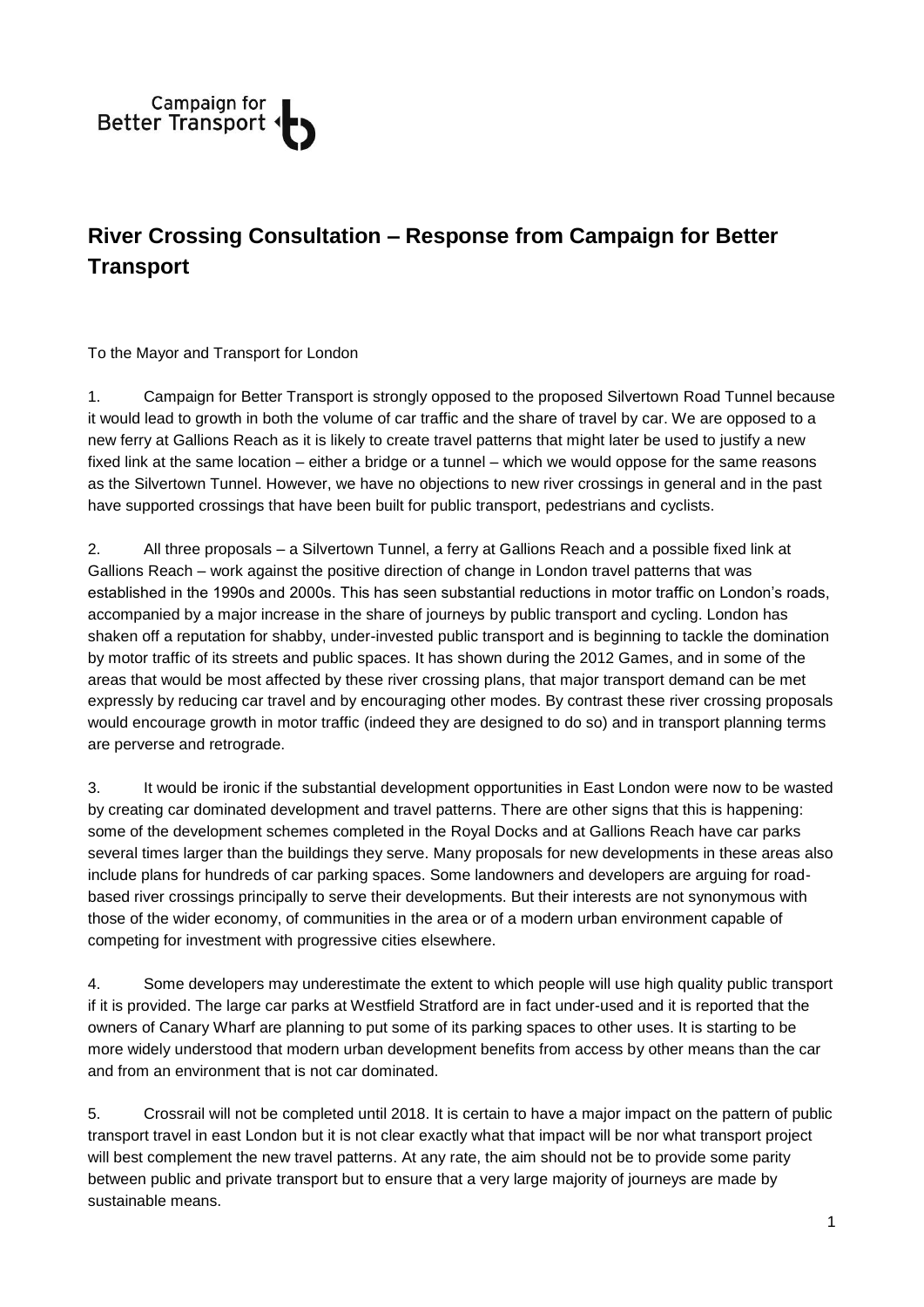6. We have looked at TfL's papers on Assessment of Needs and Assessment of Options. The need for these river crossings has not been clearly identified in these documents. The Assessment of Options, paragraph 1.8, claims that the need for the river crossings has been set out in Policy 6.4.of the London Plan. It has not. Policy 6.4 is about improving the public transport system and increasing public transport capacity but these river crossings are intended for general motor traffic. For this and other reasons we would argue that the proposed crossings do not comply with national or regional planning and transport policy including the National Planning Policy Framework, the London Plan and the Mayor's Transport Strategy.

7. It is not clear to us how the proposed crossings, and the Silvertown Tunnel in particular, would meet the objectives and the principle needs that are claimed for them. For example:

- In the last decade the additional travel demands of a larger population and economy in London have been met by a growth in public transport use and cycling while car use declined. Significant additional capacity has not been provided for general traffic yet the economy has grown substantially.
- New roads, and river crossings particularly, will not reduce congestion because extra traffic is certain to be induced by the additional road capacity (see for instance the conclusion of the1994 SACTRA report 'Trunk Roads and the Generation of Traffic' and the fact that traffic more than doubled when the Blackwall Tunnel was enlarged from two to four lanes).
- Attracting investment and economic activity requires high environmental standards and an ability to compete with other urban locations but the river crossings would be part of an essentially mid-20<sup>th</sup> Century pattern of car-dependent development that increases traffic domination, reduces air quality, increases noise pollution and creates worse conditions for walking and cycling. In short, new road crossings would degrade the environment and reduce the ability to compete. A further SACTRA report on Transport and the Economy in 1999, concluded that, rather than attract it, new roads may allow economic activity to leave an area.

8. The scheme's supposed objectives of improving the efficiency of the highway network, supporting existing and encouraging new businesses, supporting the provision of new public transport, minimising adverse impacts on health, safety and the environment, and achieving value for money would all be better served by measures to reduce demand for car travel than by providing new capacity. There is no logic in claiming that the proposed river crossings would meet these objectives when the evidence suggests the opposite.

9. In fact we would argue that the Silvertown Tunnel is completely at odds with those objectives. The new river crossing, doubling the number of traffic lanes across the river at North Greenwich from four to eight, will increase congestion, rather than relieve it; will encourage traffic so reducing the efficiency of the road network; will work against public transport, walking and cycling; will fail to optimise conditions for economic activity and will have a damaging impact on health, safety and the environment. We would also argue that it would be illegal on air quality grounds because it will increase pollution in areas already in legal breach of EU standards.

10. The assessment of options appears to have been a subjective and unscientific process designed to achieve a result that has been chosen in advance. Each option is considered on its own and given a rating on a seven point scale that is subjective and contentious. The difference between 'slightly' and 'moderately' negative or positive is negligible and largely meaningless when conducting a paper exercise of this kind but can lead to widely different perceptions of the options.

11. Genuine alternatives to these river crossing have not been properly considered. For example, the merits have not been assessed of one obvious and largely well-tried option, a package of measures including the following that could be implemented together: